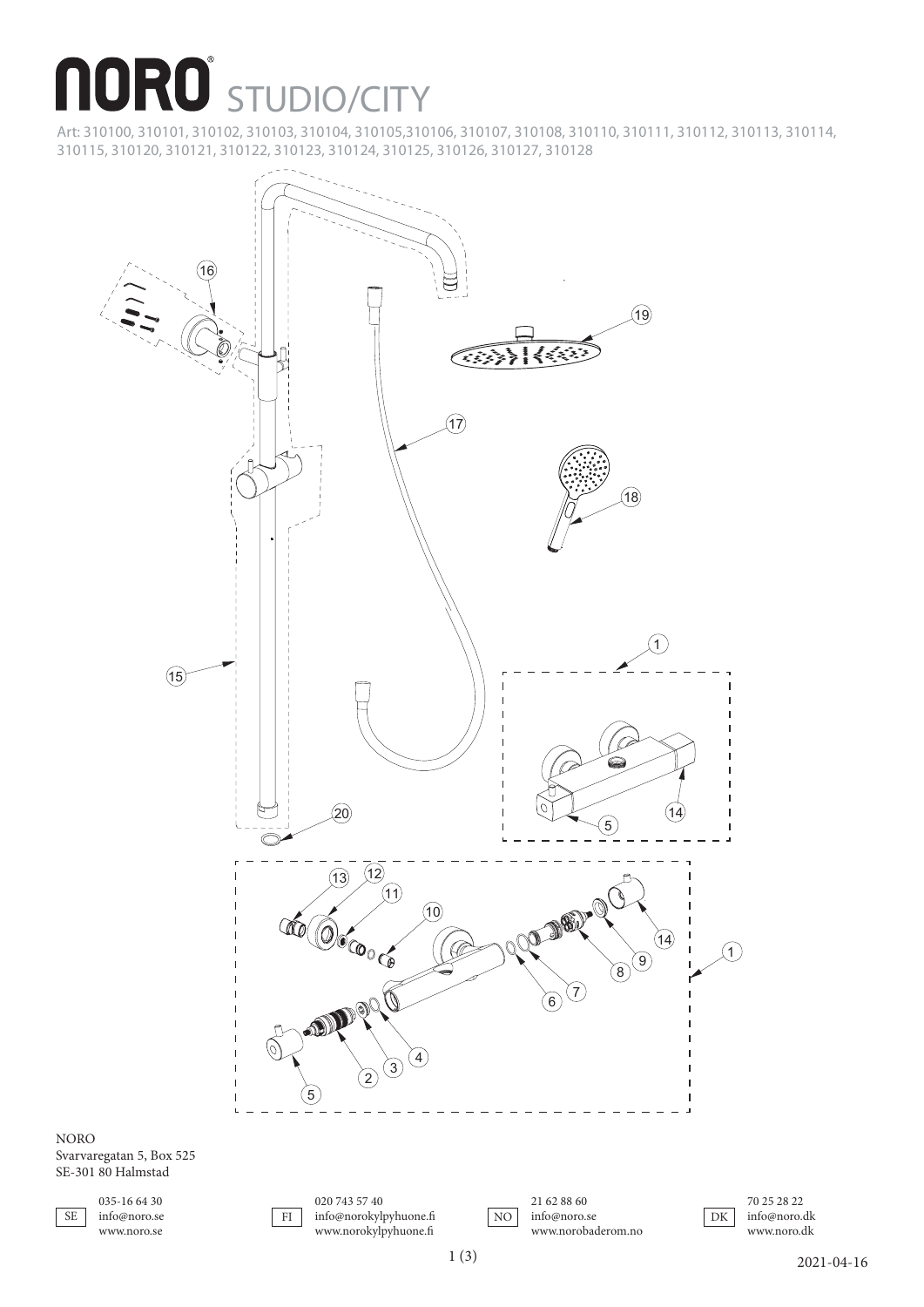## **NORO**

Art: 310100, 310101, 310102, 310103, 310104, 310105, 310110, 310111, 310112, 310113, 310114, 310115

|                | art.no.    | beskrivning                         | description                     |
|----------------|------------|-------------------------------------|---------------------------------|
| $\mathbf{1}$   | 9600066    | BLANDARE STUDIO CC150 KROM          | MIXER STUDIO CC150 CHROME       |
|                | 9600067    | BLANDARE STUDIO CC150 SVART         | MIXER STUDIO CC150 SVART        |
|                | 9600068    | BLANDARE STUDIO CC150 MÄSSING       | MIXER STUDIO CC150 BRASS        |
|                | 9600069    | BLANDARE STUDIO CC160 KROM          | MIXER STUDIO CC160 CHROME       |
|                | 9600070    | BLANDARE STUDIO CC160 SVART         | MIXER STUDIO CC160 SVART        |
|                | 9600071    | BLANDARE STUDIO CC160 MÄSSING       | MIXER STUDIO CC160 BRASS        |
|                | 9600072    | BLANDARE CITY CC150 KROM            | MIXER CITY CC150 KROM           |
|                | 9600073    | BLANDARE CITY CC150 SVART           | MIXER CITY CC150 SVART          |
| $\overline{2}$ | 9600116    | <b>TERMOSTATINSATS</b>              | THERMOSTATIC CARTRIDGE          |
| 3              | 9600065    | <b>ADAPTER TERMOSTAT</b>            | <b>ADAPTER THERMOSTATIC</b>     |
| 4              | 9319-G     | $O-RING 19X2$                       | O-RING 19X2                     |
|                | 9600060    | <b>TERMOSTATHANDTAG STUDIO KROM</b> | THERMOSTATIC KNOB STUDIO CHROME |
|                | 9600061    | TERMOSTATHANDTAG STUDIO SVART       | THERMOSTATIC KNOB STUDIO BLACK  |
| 5              | 9600062    | TERMOSTATHANDTAG STUDIO MÄSSING     | THERMOSTATIC KNOB STUDIO BRASS  |
|                | 9600063    | TERMOSTATHANDTAG CITY KROM          | THERMOSTATIC KNOB CITY CHROME   |
|                | 9600064    | TERMOSTATHANDTAG CITY SVART         | THERMOSTATIC KNOB CITY BLACK    |
| 6              | 9600074    | O-RING 22X2                         | O-RING 22X2                     |
| $\overline{7}$ | 9600075    | O-RING 23X2                         | O-RING 23X2                     |
| 8              | 9600076    | FLÖDESINSATS                        | <b>DIVERTER CARTRIDGE</b>       |
| 9              |            | KÅPA                                | <b>COVER</b>                    |
| 10             | $9319 - J$ | BACKVENTIL                          | <b>NON RETURN VALVE</b>         |
| 11             | $9321 - J$ | G3/4 PACKNING                       | G3/4 WASHER                     |
| 12             | 9600077    | KÅPA KROM                           | <b>COVER CHROME</b>             |
|                | 9600078    | KÅPA SVART                          | <b>COVER BLACK</b>              |
| 13             | 9310       | EXCENTER 3/4"                       | EXCENTER 3/4"                   |
| 14             | 9600079    | <b>FLÖDESHANDTAG STUDIO KROM</b>    | DIVERTER HANDLE STUDIO CHROME   |
|                | 9600080    | <b>FLÖDESHANDTAG STUDIO SVART</b>   | DIVERTER HANDLE STUDIO BLACK    |
|                | 9600081    | FLÖDESHANDTAG STUDIO MÄSSING        | DIVERTER HANDLE STUDIO BRASS    |
|                | 9600082    | <b>FLÖDESHANDTAG CITY KROM</b>      | DIVERTER HANDLE CITY CHROME     |
|                | 9600083    | FLÖDESHANDTAG CITY SVART            | DIVERTER HANDLE CITY BLACK      |
| 15             | 9311-C     | <b>DUSCHSTÅNG KROM</b>              | <b>SHOWER PIPE CHROME</b>       |
|                | 9600084    | <b>DUSCHSTÅNG SVART</b>             | <b>SHOWER PIPE BLACK</b>        |
|                | 9600085    | DUSCHSTÅNG MÄSSING                  | <b>SHOWER PIPE BRASS</b>        |
|                | 9600086    | VÄGGFÄSTE KROM                      | <b>WALL BRACKET CHROME</b>      |
|                | 9600087    | VÄGGFÄSTE SVART                     | <b>WALL BRACKET BLACK</b>       |
| 16             | 9600088    | VÄGGFÄSTE MÄSSING                   | <b>WALL BRACKET BRASS</b>       |

NORO

Svarvaregatan 5, Box 525 SE-301 80 Halmstad

| ÷<br>v |
|--------|

020 743 57 40 info@norokylpyhuone.fi www.norokylpyhuone.fi FI<sup>1</sup>



21 62 88 60 info@noro.se www.norobaderom.no

70 25 28 22 info@noro.dk www.noro.dk DK